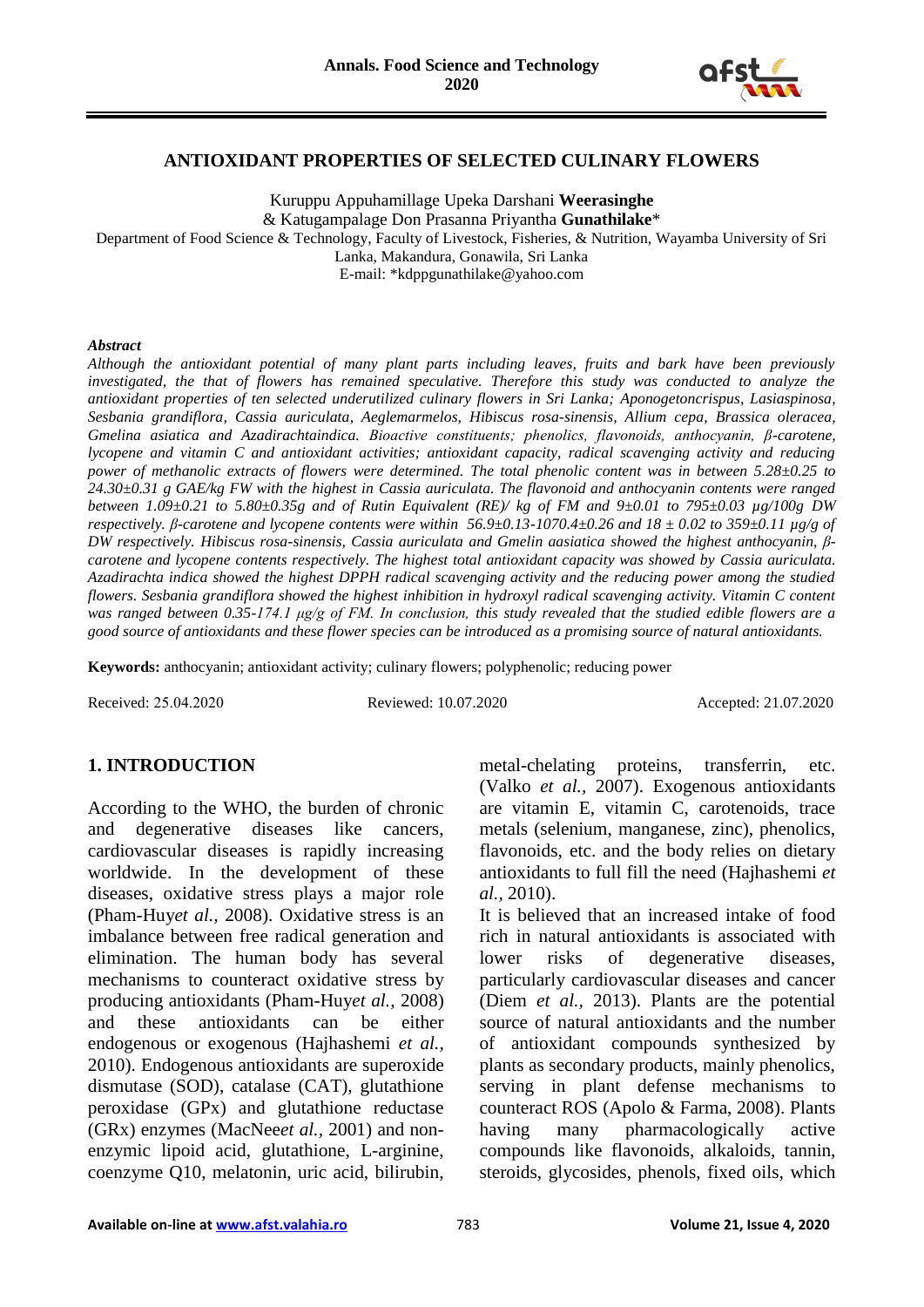

are stored in their specific parts of leaves, bark, flowers, seed, fruits, root, etc. (Linn, 2013). These natural antioxidants that occur in plants vary between plant species as well as the plant parts (Kucekova*et al.,* 2013).

Although antioxidants from other plant parts; leaves, fruits, bark from aromatic, spicy, medicinal, and other plants were studied to develop natural antioxidant formulations for the food, cosmetics, and other applications, the culinary flower remains speculative. Flower also one of an important plant part which contains a great variety of natural antioxidants such as flavonoids, anthocyanin, and many other phenolic compounds (Kaisoon*et al.,* 2012). From ancient times, flowers have been used for human consumption in various cultures, such as European, Asian, East Indian, Victorian English, and Middle Eastern. Sri Lanka also has many underutilized edible culinary flowers that have been used traditionally for cooking and other medicinal purposes (Kumarathunga, 2008). For example, edible flowers such as *Cassia auriculata* (Ranawara), *Aeglemarmelos* (Beli), *Gmelinaasiatica* (Demata), etc. used in ayurvedic medicine while *Aponogetoncrispus* (Kekatiya), *Lasiaspinosa* (Kohila), *Sesbaniagrandiflora* (Kathurumurunga) flowers used as cooked dishes. Although Sri Lanka has a collection of culinary flower species, very fewer researches have been done on those flowers. Since finding new and safe antioxidants from natural sources is of great interest for applications in natural antioxidants, functional foods, and nutraceuticals, analyzing these edible flowers will be very important. Therefore in this study, some selected Sri Lankan edible culinary flower species have been tested to analyze their antioxidant properties.

## **2. MATERIALS AND METHODS**

### **Materials**

In this study, ten different culinary flower species were used. Those were *Aponogetoncrispus*(Kekatiya), *Lasiaspinosa* (Kohila), *Sesbaniagrandiflora*

(Kathurumurunga), *Cassia auriculata* (Ranawara), *Aeglemarmelos* (Beli), *Hibiscus rosa-sinensis* (Pokuruwadamal), *Allium cepa* (Onion), *Brassica oleracea var. botrytis*  (Cauliflower), *Gmelinaasiatica* (Demata) and *Azadirachta indica*(Kohomba). Flowerswere collected from Makandura, Pannala, Gampaha and Anuradhapura areas in Sri Lanka.

## **Sample preparation**

Ten samples of flowers were washed with clean water and drained excess water. After measuring the weight, samples were dried in an oven at 40℃ until getting a constant weight. Then the dried samples were ground using motor and pestle after measuring final weight. After that, the ground samples were used for the extraction.

### **Extraction**

The phytochemical extraction was done according to Bouterfas*et al.,* (2014) with some modifications. One gram of sample was mixed with 20 mL of 80%  $(v/v)$  aqueous methanol in a conical flask which is covered with an aluminum foil and then sealed with a parafilm. The flasks were kept on an orbital shaker for two hours. The sample mixture was then filtered through Whatman 4 filter papers and the filtrate was stored in a freezer at -18℃ until used for further analysis.

### **Determination of Total Phenolic Content (TPC)**

The Folin-Ciocalteu method (Singleton, 1999) was used to determine the total phenolic content with some modifications. Gallic acid was chosen as the standard and the data were presented as milligram Gallic acid equivalents (GAE)/ g fresh matter.

## **Determination of Total Flavonoid Content (TFC)**

Total flavonoid content was measured by the aluminum chloride colorimetric assay (Zhishen*et al.,* 1999). The total flavonoid content of flowers was expressed as mg of quercetin equivalents / 100g fresh mass.

**Determination of Total Anthocyanin content** The total anthocyanin content (TAC) was determined by the pH-differential method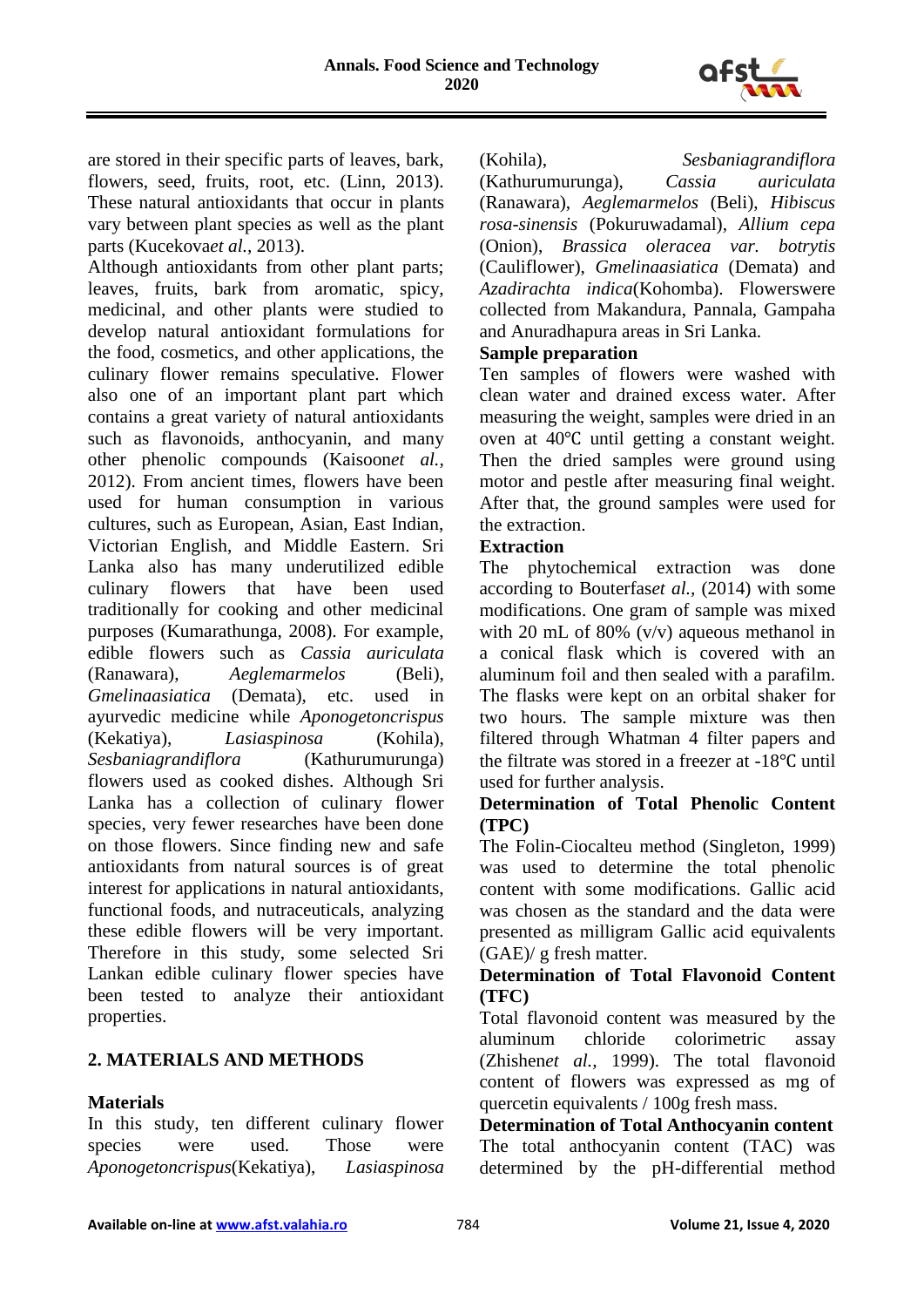

#### (Giusti&Wrolstad, 2001).

### **Determination β-carotene and Lycopene content**

β-carotene and lycopene were determined according to the method of Nagata & Yamashita (1992).

**Determination of total Ascorbic acid content** The 2, 6-dichlorophenolindophenol titrimetric method (Nielsen, 2009) was used to determine the total ascorbic acid content of flowers with some modifications.

### **Determination of Total Antioxidant Capacity (TAC)**

The method of Prieto *et al.,* (1999) was used to determine the total antioxidant capacity. The total antioxidant capacity of flowers was expressed as ascorbic acid equivalents per g of fresh matter.

#### **Reducing power assay**

The reducing power was determined by the method of Oyaizu (1986). Ascorbic acid was used as a positive control.

# **DPPH radical scavenging assay**

The free radical scavenging activity was measured using 2, 2-diphenyl- 1 –picrylhydrazyl (DPPH) by the method of Blois *et al.,* (1958). Different concentrations of each flower extract were prepared and the inhibition was measured to find out the  $IC_{50}$  value.

### **Hydroxyl radical scavenging (HO) assay**

The scavenging ability for hydroxyl radicals is measured by the method of Kunchandy & Rao (1990).

### **Statistical analysis**

All results are presented as mean ± SD (standard deviation). Data were analyzed for significance difference using one way ANOVA. Mean separation was done using the Turkey multiple variance test to determine the statistical differences among each flower species at a significance level of 0.05. Correlation between the total phenolic content and antioxidant activities of edible flowers was examined using Pearson's coefficient. All statistical analyses were carried out using SPSS 16 software package.

### **3. RESULTS AND DISCUSSION**

Different bioactive constituents and the antioxidant activities of the ten studied flowers are shown in the Tables 1, 2 and 3. Though numerous studies reporting bioactive constituents in plant organs like leaves, fruits, the present work is the most comprehensive analysis of bioactive constituents for Sri Lankan culinary flowers. For example, (Goshwami *et al.,* 2012) have done a screening of antioxidant activity of *Lasiaspinosa* leaves. But in this study, the bioactive constituents and the antioxidant activity of the *Lasiaspinosa* flower is reported for the first time. In this study total phenolic, flavonoid, anthocyanin, carotene, lycopene and vitamin C content of ten culinary flower species were analyzed. Table 1 shows the total phenolic, flavonoids and anthocyanin content present in studied culinary flowers. As shown in Table 1 the total phenolic content of the flowers was in between the range of  $5.28 \pm 0.25$  to  $24.30 \pm 0.31$  mg of GAE/g of fresh material (FM) and *Cassia auriculata* showed the highest value. The flavonoid content was within the range of 1.09  $\pm$  0.21 to 5.80  $\pm$  0.35 mg of RE/g of FM with the highest from *Aeglemarmelos*. The anthocyanin content was in the range of 9  $\pm$ 0.01 to 795  $\pm$  0.03 µg/100g of dry matter (DM) and *Hibiscus rosa-sinensis* hasshown the highest value.

Plant foods are rich sources of phenolics, which are molecules that can act as antioxidants to prevent heart disease, reduce inflammation, lower the incidence of cancers, and diabetes, as well as reduce rates of mutagenesis in human cells (Khoddami *et al.,* 2013). In the studied culinary flowers, the total phenolic content ranged from  $5.28 \pm 0.25$  to  $24.30 \pm 0.31$  mg of GAE/g of fresh material (FM) and *Cassia auriculata* showed the highest value. These values are significantly higher than some founds in common kind of fruits and vegetables, e.g., strawberry  $(3.63 \pm 6.7 \text{ mg of})$ GAE/g of FM), oriental plum  $(6.68 \pm 8.0 \text{ mg of})$ GAE/g of FM), mulberry  $(15.15 \pm 5.7 \text{ mg of})$ GAE/g of FM), green pepper  $(2.06 \pm 5.4 \text{ mg of})$ GAE/g of FM), Ceylon spinach  $(2.69 \pm 3.1 \text{ mg})$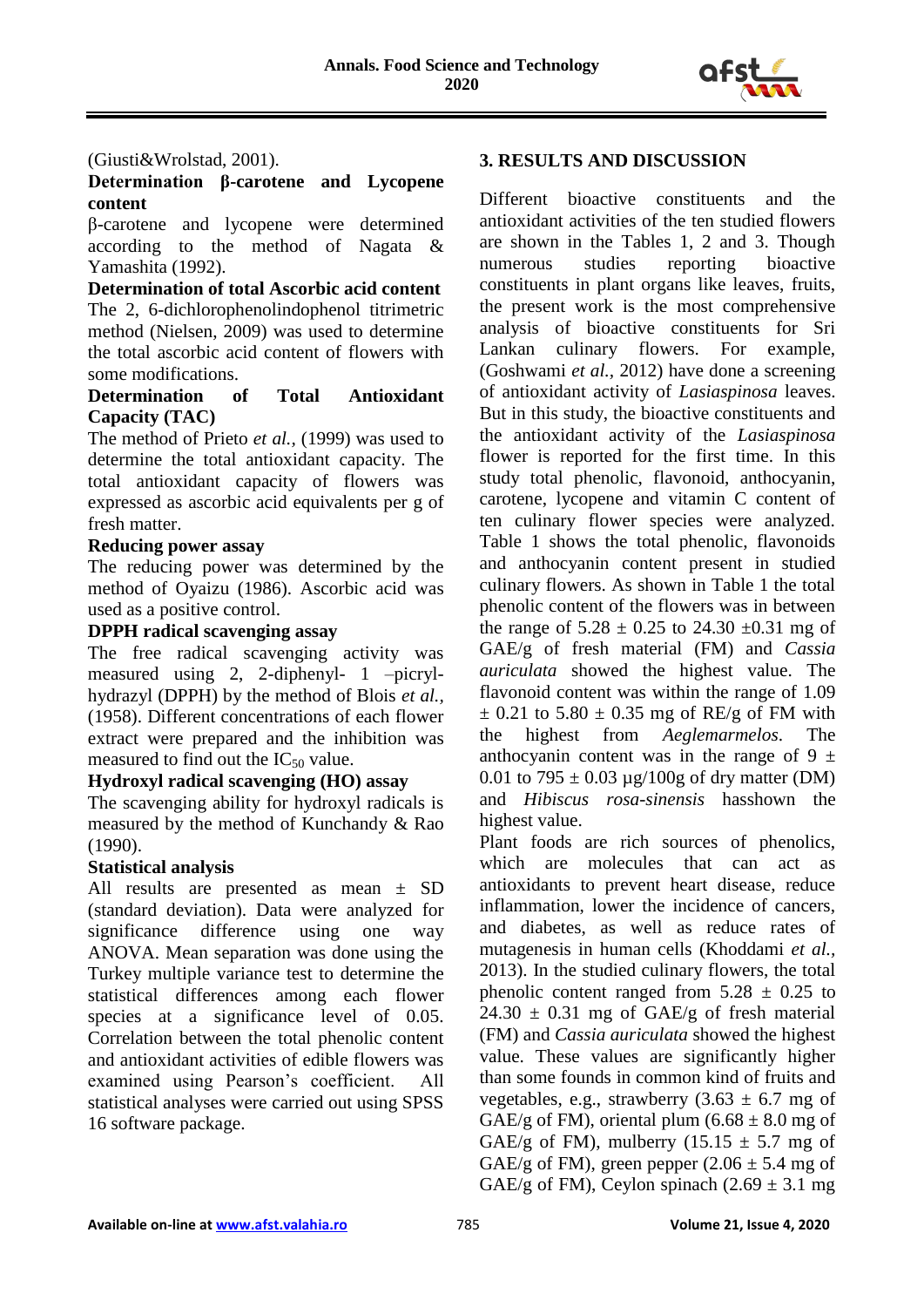

of GAE/g of FM), beetroot  $(2.57 \pm 0.7 \text{ mg of})$ GAE/g of FM) reported in (Lin & Tang, 2007). And the value got for TPC of the *Allium cepa* flower (12.57  $\pm$  0.93 mg of GAE/g of FM) is also significantly higher than the TPC of the bulb (red onion-  $3.10 \pm 4.9$  mg of GAE/g of FM, white onion- 2.16  $\pm$  1.4 mg of GAE/g of FM) of that species (Lin & Tang, 2007). Although Zhang *et al.,* (2012) have reported the TPC  $(2.53 \pm 0.25 \text{ to } 5.28 \pm 0.41 \text{ mg of})$ GAE/g of FM) and TFC (1.23  $\pm$  0.17 to 2.27  $\pm$ 0.20 mg of RE/g of FM) of some of the culinary flowers used in other countries, the values got for this study (TFC,  $1.09 \pm 0.21$  to  $5.80 \pm 0.35$  mg of RE/g of FM with highest in *Aeglemarmelos*) are significantly higher than those values. For further studies, the phenolics and flavonoids present in these flowers can be evaluated separately.

Since anthocyanin is the largest group of the water-soluble pigments in the plant kingdom and responsible for cyanic colors ranging from salmon pink through red and violet to dark blue of most flowers (Strack& Wray, 1994) evaluating anthocyanin content of edible flowers is important to discuss the antioxidant potential of flowers. Because flowers are very colorful and when consuming these flowers mostly the water used as a liquid. In this study, the anthocyanin content got as  $9 \pm 0.01$  to 795 ± 0.03 µg/100g of DM. *Hibiscus rosa-sinensis* showed the highest value and it is obvious when comparing the color of that flower with other studied flowers.

Table 2 shows the β-carotene, lycopene and vitamin C content present in culinary flowers. As mentioned in Table 2, β-carotene content fell between  $56.9 \pm 0.13$  to  $1070.4 \pm 0.26$   $\mu$ g/g of DM and the lycopene content ranged between  $18 \pm 0.02$  to  $359 \pm 0.11$  µg/g of DM. The highest β-carotene content was observed in *Cassia auriculata* while the highest lycopene was observed in *Gmelinaasiatica*. Vitamin C content was ranged between  $1.45 \pm 0.11$  to  $176.34 \pm 3.73 \mu g/g$  of FM with the highest from *Cassia auriculata.* The β-carotene and lycopene are the antioxidants that have the singlet oxygen quenching ability and it is very important when discussing the antioxidant potential of plant materials. For this study βcarotene and lycopene content fell between  $56.9 \pm 0.13$  to  $1070.4 \pm 0.26$  µg/g of DM and  $18 \pm 0.02$  to  $359 \pm 0.11$   $\mu$ g/g of DM respectively. And the highest β-carotene content was observed in *Cassia auriculata* while the highest lycopene was observed in *Gmelinaasiatica*. When considering lycopene, it is highest in tomato (380 µg/g of DM) (Agarwal & Rao, 2000) and the highest value got from this study is lower than that value. However, it is a comparable value. The βcarotene content is also comparably higher than the some of the studied vegetables in previous studies e.g., cabbage (90.10µg/g of DM), cucumber (28.0µg/g of DM), bottle guard (14.0  $\mu$ g/g of DM), okra (322.0  $\mu$ g/g of DM) (Ahamad *et al.,* 2007).

| Table 1: Total phenolic content (TPC), Total flavonoid content (TFC) and total anthocyanin content of the |  |  |  |  |
|-----------------------------------------------------------------------------------------------------------|--|--|--|--|
| studied edible flowers                                                                                    |  |  |  |  |

| Flower species                                | <b>TPC</b>                   | <b>TFC</b>                   | Totalanthocyanin          |
|-----------------------------------------------|------------------------------|------------------------------|---------------------------|
|                                               | (mg GAE/g of FM)             | (mg RE/g of FM)              | $(\mu g / 100g DW)$       |
| Hibiscus rosa-sinensis (Pokuruwadamal)        | $8.46 \pm 0.22$ <sup>g</sup> | $5.04 \pm 0.09^a$            | $795 \pm 0.03^{\text{a}}$ |
| Azadirachta indica (Kohomba)                  | $22.87 \pm 1.03^{\circ}$     | $4.03 \pm 0.08^b$            | $45 \pm 0.004^b$          |
| Allium cepa (Onion)                           | $12.57 \pm 0.93^e$           | $1.50 \pm 0.23^{\circ}$      | $21 \pm 0.01^d$           |
| Aponogetoncrispus (Kekatiya)                  | $19.66 \pm 0.42^{\circ}$     | $5.01 \pm 0.16^a$            | $18 \pm 0.01^g$           |
| Gmelinaasiatica (Demata)                      | $9.30 \pm 0.52$ <sup>g</sup> | $1.72 \pm 0.18^c$            | $22 \pm 0.004^c$          |
| Lasiaspinosa (Kohila)                         | $5.28 \pm 0.25^{\rm h}$      | $1.09 \pm 0.21$ <sup>d</sup> | $12 \pm 0.01^{\rm i}$     |
| Cassia auriculata (Ranawara)                  | $24.30 \pm 0.31^b$           | $3.87 \pm 0.11^b$            | $11 \pm 0.01^{\rm J}$     |
| Aeglemarmelos (Beli)                          | $18.90 \pm 1.47^{\text{a}}$  | $5.80 \pm 0.35^e$            | $20 \pm 0.00^{\rm f}$     |
| Sesbaniagrandiflora (Kathurumurunga)          | $11.50 \pm 0.18^t$           | $1.59 \pm 0.07^c$            | $17 \pm 0.003^{\rm h}$    |
| Brassica oleracea var. botrytis (Cauliflower) | $11.28 \pm 0.50^{\text{t}}$  | $1.69 \pm 0.28^{\circ}$      | $9 \pm 0.001^e$           |

Each value in the table is presented as mean  $\pm$  SD (n=3). Means within columns superscripted by the same letter are not significantly different at  $p<0.05$ , as measured by the Turkeymultiple variation test.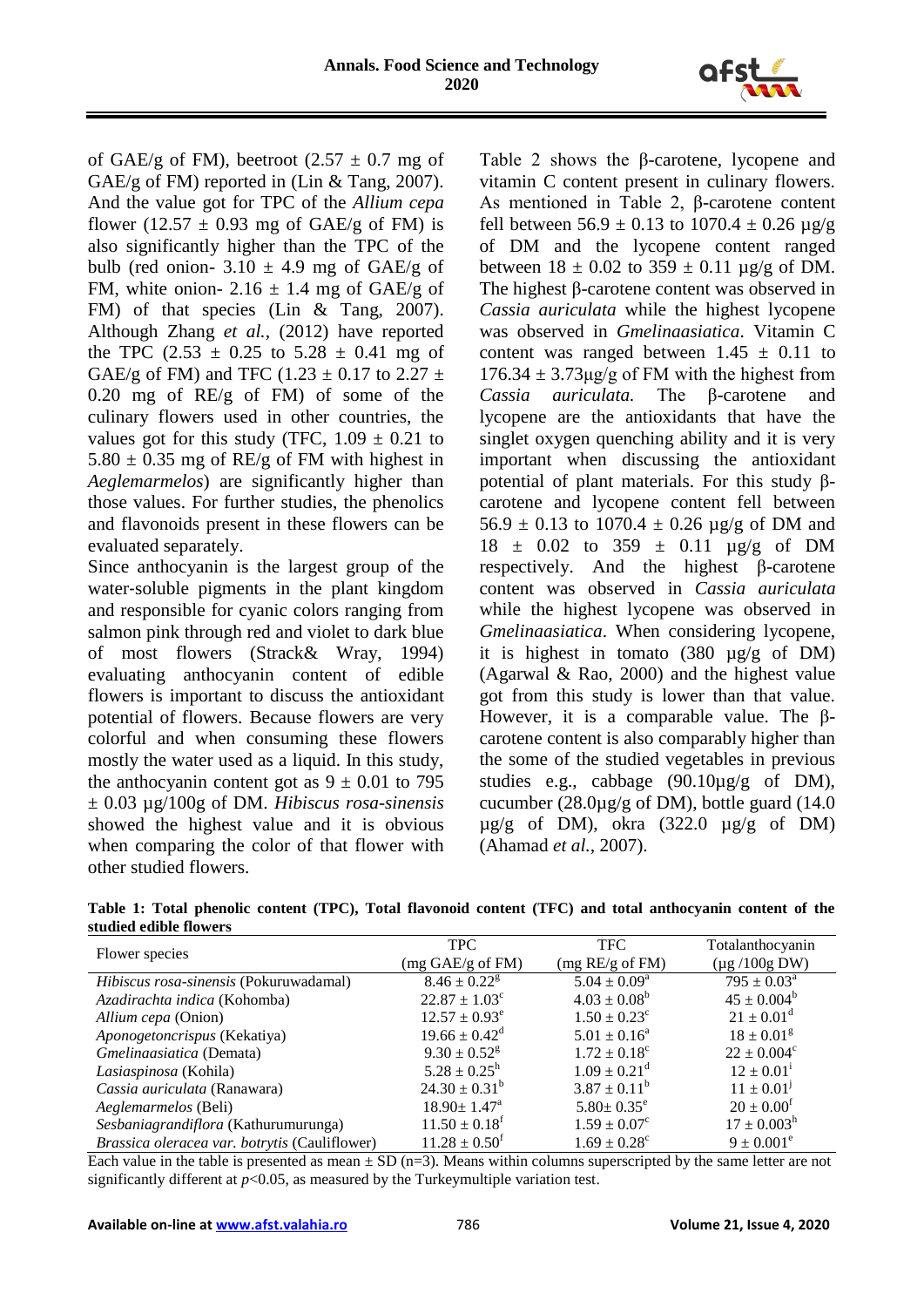

| Flower species                                | Beta carotene                  | lycopene                       | Vitamin C                     |
|-----------------------------------------------|--------------------------------|--------------------------------|-------------------------------|
|                                               | $(\mu g/g \text{ of } DM)$     | $(\mu$ g/g of DM)              | $(\mu g/g \text{ of FM})$     |
| Hibiscus rosa-sinensis (Pokuruwadamal)        | $56.88 \pm 2.93$ <sup>i</sup>  | $34.35 \pm 2.09^b$             | $1.98 \pm 0.07^i$             |
| Azadirachta indica (Kohomba)                  | $378.56 \pm 6.75$ <sup>g</sup> | $56.62 \pm 3.28$ <sup>c</sup>  | $125.27 \pm 5.57^b$           |
| Allium cepa (Onion)                           | $748.80 \pm 2.48$ <sup>d</sup> | $320.11 \pm 9.22^f$            | $2.39 \pm 0.04$ <sup>g</sup>  |
| Aponogetoncrispus (Kekatiya)                  | $619.60 \pm 6.67$ <sup>f</sup> | $298.66 \pm 0.98^e$            | $63.47 \pm 6.88$ <sup>c</sup> |
| Gmelinaasiatica (Demata)                      | $930.32 \pm 6.78^{\rm b}$      | $359.12 \pm 2.28$ <sup>g</sup> | $1.45 \pm 0.11^{j}$           |
| Lasiaspinosa (Kohila)                         | $867.44 \pm 4.16^c$            | $319.86 \pm 8.24$ <sup>f</sup> | $2.37 \pm 0.07^{\rm h}$       |
| Cassia auriculata (Ranawara)                  | $1070.40 \pm 3.01^{\text{a}}$  | $82.96 \pm 7.24$ <sup>d</sup>  | $176.34 \pm 3.73^{\circ}$     |
| Aeglemarmelos (Beli)                          | $742.20 \pm 6.97$ <sup>d</sup> | $330.92 \pm 5.96$ <sup>f</sup> | $11.34 \pm 0.61^d$            |
| Sesbaniagrandiflora (Kathurumurunga)          | $252.24 \pm 4.18^{\rm h}$      | $18.01 \pm 2.07^{\text{a}}$    | $4.52 \pm 0.01^e$             |
| Brassica oleracea var. botrytis (Cauliflower) | $662.56 \pm 5.56^e$            | $354.41 \pm 4.55$ <sup>d</sup> | $2.92 \pm 0.15^{\mathrm{f}}$  |

Each value in the table is presented as mean  $\pm$  SD (n=3). Means within a column superscripted by the same letter are not significantly different at  $p<0.05$ , as measured by the Turkeymultiple variation test

| Table 3: Total antioxidant capacity, DPPH radicals and Hydroxyl radicals inhibition% and reducing power of |  |
|------------------------------------------------------------------------------------------------------------|--|
| the methanolic extracts of edible flowers                                                                  |  |

| Flower species                  | Antioxidant<br>capacity AAE<br>$mg/g$ DW | <b>DPPH</b> radicals<br>inhibition % | Hydroxyl radicals<br>inhibition % | Reducing power<br>$(AAE \text{ mg/g of})$<br>DW |
|---------------------------------|------------------------------------------|--------------------------------------|-----------------------------------|-------------------------------------------------|
| Hibiscus rosa-sinensis          | $0.42 \pm 0.07^c$                        | 83.21                                | 61.81                             | $254.70 \pm 0.07^{\rm i}$                       |
| Azadirachta Indica              | $0.82 \pm 0.05^a$                        | 83.92                                | 75.19                             | $153.27 \pm 5.57^{\mathrm{b}}$                  |
| Allium cepa                     | $0.30 \pm 0.30$ <sup>d</sup>             | 83.42                                | 74.12                             | $122.89 \pm 0.04$ <sup>g</sup>                  |
| Aponogetoncrispus               | $0.21 \pm 0.06^e$                        | 91.22                                | 82.41                             | $91.97 \pm 6.88^{\circ}$                        |
| <i>Gmelinaasiatica</i>          | $0.15 \pm 0.07$ <sup>f</sup>             | 27.12                                | 74.12                             | $68.03 \pm 0.11$ <sup>j</sup>                   |
| Lasiaspinosa                    | $0.61 \pm 0.09^b$                        | 93.70                                | 81.26                             | $244.27 \pm 0.07^{\rm h}$                       |
| Cassia auriculata               | $0.36 \pm 0.03$ <sup>d</sup>             | 83.49                                | 74.61                             | $318.36 \pm 3.73^{\text{a}}$                    |
| Aeglemarmelos                   | $0.66 \pm 0.07^b$                        | 87.89                                | 63.40                             | $55.94 \pm 0.61^{\text{d}}$                     |
| Sesbaniagrandiflora             | $0.2 \pm 0.06^e$                         | 90.65                                | 73.28                             | $85.92 \pm 0.01^e$                              |
| Brassica oleracea var. botrytis | $0.42 \pm 0.07$ <sup>c</sup>             | 37.56                                | 58.72                             | $212.13 \pm 0.15^t$                             |

Each value in the table is presented as mean  $\pm$  SD (n=3). Means within a column superscripted by the same letter are not significantly different at  $p<0.05$ , as measured by the Turkeymultiple variation test.AAE=Ascorbic acid equivalent

Though these flowers contain this much antioxidant compounds the contents can be varied at the consumption with the cooking or extraction methods. Here the methanolic extraction has been done and in cooking normally the water used. Since the antioxidant content varies with the extraction solvent (Sultana *et al.,* 2009) the further studies on the effect of cooking methods for the antioxidant potential of these flowers also will be very important.

Table 3 shows the total antioxidant capacity, reducing power and percent inhibition of radicals inhibition of the methanolic extracts of studied culinary flowers. All the bioactive constituent contents determined in this study have shown that the antioxidant potential of

these studied flowers. For further proving some of the *in vitro* antioxidant activity assays also have been done. The total antioxidant capacities of the studied flowers were in the range of  $0.82 \pm 0.04$  to  $0.15 \pm 0.01$  mg of ascorbic acid equivalent / g of dry weight. The highest antioxidant capacity has shown by *Cassia auriculata* flower. The results for this test have been summarized in Table 3. To evaluate the antioxidant activity of a plant material one assay is not enough because they have different mechanisms such as free radicalscavenging, hydrogen-donation, singlet oxygen quenching, metal ion chelation, and acting as a substrate for radicals such as superoxide and hydroxyl (Robards *et al.,* 1999). So the methanolic flower extracts were analyzed in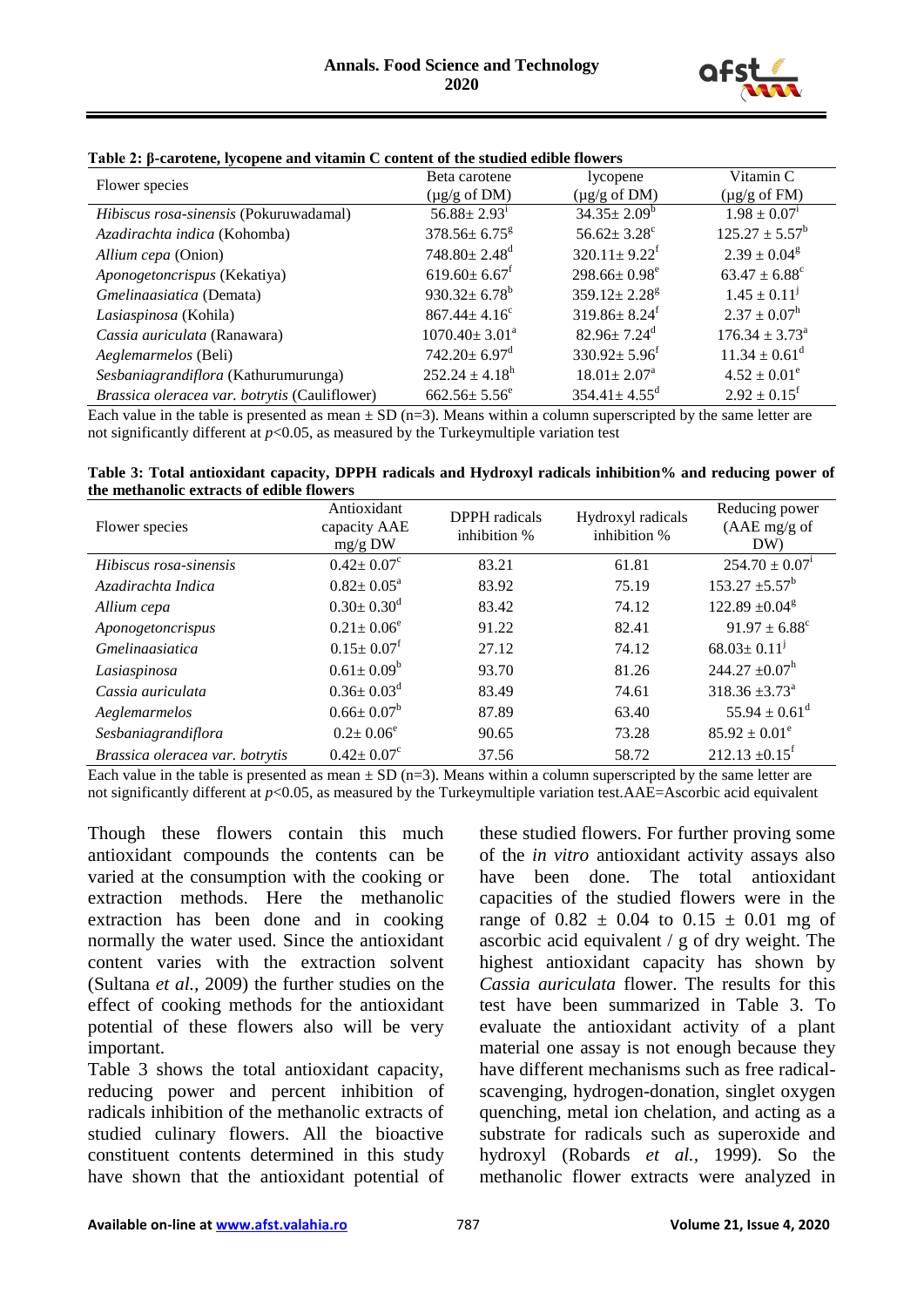

DPPH radical scavenging assay, total antioxidant assay, hydroxyl radical scavenging assay and reducing power assay.

The total antioxidant capacity was determined and it may be more useful than determining one specific antioxidant compound or one antioxidant activity. This assay is based on the reduction of MO (VI) to MO (V) by the sample analyte and subsequent formation of a green phosphate/MO (V) complex at acidic medium. The total antioxidant capacity of the studied flowers was in the range of  $0.82 \pm 0.04$  to  $0.15$  $\pm$  0.01 mg of ascorbic acid equivalent / g of dry weight. The highest antioxidant capacity has shown by *Cassia auriculata* flower. That may be due to the highest phenolic, β-carotene, and vitamin C content of *Cassia auriculata* flower. Although in this study a good correlation between phenolic and antioxidant properties has not reported in some previous studies it has been reported (Kucekova *et al.,* 2013).

All the studied flowers were evaluated for their radical scavenging activity by using DPPH. As illustrated in Table 3 except two species *Lasiaspinosa* (Kohila)and *Aeglemarmelo s*other species showed percentage inhibition above 83% at the ten times diluted methanolic extract. *Aponogetoncrispus* showed the significantly highest percentage inhibition of 93.95  $\pm$  0.90 %. The DPPH assay method is based on the reduction of DPPH, a stable free radical. When Antioxidants react with DPPH, which is a stable free radical becomes paired

off in the presence of a hydrogen donor (e.g., a free radical-scavenging antioxidant) and is reduced to the DPPH. This test has been the most accepted model for evaluating the free radical scavenging activity of any new drug. When higher the inhibition the antioxidant activity also higher in terms of hydrogen donating capacity (Leaves, 2014). *Aponogetoncrispus* (Kekatiya) showed the significantly highest percentage inhibition  $93.95 \pm 0.90$  % among studies flowers and except two species *Lasiaspinosa* (Kohila) and *Aeglemarmelos* (Beli), other species showed percentage inhibition above 83% at the ten times diluted methanolic extract. All together the studied flowers have good hydrogen donating capacity. As shown in Table 3 all flower species showed above 61% inhibition except Beli. And among those nine flower species except Hibiscus and cauliflower, other flowers showed inhibition above 70%. *Sesbaniagrandiflora* (Kathurumurunga) showed the highest percentage inhibition of  $82.38 \pm 1.26\%$ .

The  $IC_{50}$  value for the DPPH radical scavenging activity was calculated by measuring the scavenging activity of different concentrations and the lowest value showed by the *Azadirachtaindica* and the value is 190 mg/L of methanolic extract as shown in Figure 1. *Cassia auriculata* showed the second-lowest IC<sub>50</sub> value of 230 mg/L of the methanolic extract (Figure 1).



*Figure 1: Percentage inhibition of flower extracts of Azadirachta indica (A) and Cassia auriculata (B) for DPPH radical scavenging activity with different concentrations.*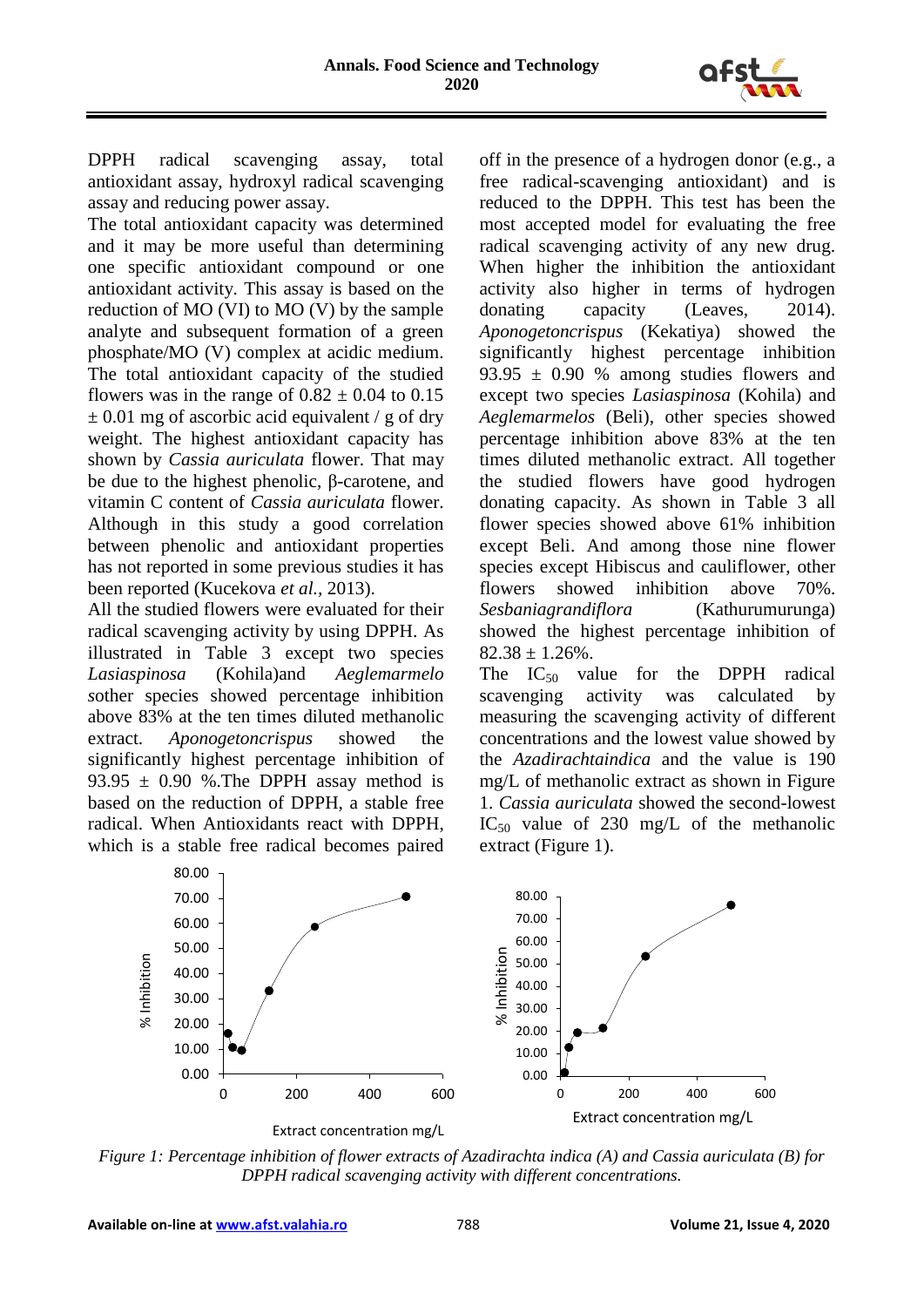

For further evaluation, the  $IC_{50}$  value for these flowers was calculated. The  $IC_{50}$  value is the extract concentration need to inhibit 50% of the radicals. The lowest value showed by the *Azadirachtaindica* (Kohomba) and the value is 190 mg/L of methanolic extract and *Cassia auriculata* showed the second-lowest  $IC_{50}$  value of 230 mg/L of the methanolic extract. Though the *Aponogetoncrispus* showed the highest inhibition, the flowers of *Azadirachtaindica* resulted in the lowest  $IC_{50}$  value. Because the % inhibition is not changed linearly with the concentration of the extract and it gives a curve with different concentrations of the extracts.

Hydroxyl radicals are the major active oxygen species causing lipid oxidation and enormous biological damage. In hydroxyl radical scavenging assay ferric-EDTA was incubated with  $H_2O_2$  and ascorbic acid at pH 7.4 and hydroxyl radicals were formed in free solution and detected by their ability to degrade 2-deoxy-2-ribose into fragments that on heating with TBA at low pH form a pink chromogen (Gupta *et al.,* 2004). In this study, *Sesbaniagrandiflora* (Kathurumurunga) showed the highest percentage inhibition of  $82.38 \pm 1.26\%$ . All flower species showed above 61% inhibition except *Aeglemarmelos*. And among those nine flower species except Hibiscus and cauliflower, other flowers showed inhibition above 70%. *Sesbaniagrandiflora* (Kathurumurunga) showed the highest percentage inhibition of 82.38  $\pm$ 1.26%. Polyphenols, tannins and flavonoids are very valuable plant constituents in the scavenging ability (Gupta *et al.,* 2004). For these results also the bioactive constituents of those flowers may be affecting.

Reducing power is associated with antioxidant activity and serves as a significant reflection of the antioxidant property of a commodity (Oktay*et al.,* 2003). Table 3 shows the reducing power of ten flowers is within the range of  $68.03 \pm 1.23$  to  $318.36 \pm 2.46$  mg of ascorbic acid equivalents per g of dry weight and the highest value shown by *Azadirachtaindica* (Kohomba) flower. Reducing power of flower extracts was evaluated by measuring the absorbance of 700 nm after mixing the extracts with ferric compounds. The presence of antioxidants in the extracts causes the reduction of the Fe3+/ferricyanide complex to the ferrous form. The samples with higher reducing power show higher absorbance. Reducing power of ten flowers is within the range of  $68.03 \pm 1.23$  to  $318.36 \pm 2.46$  mg of ascorbic acid equivalents per g of dry weight. The highest value is shown by *Azadirachtaindica* (Kohomba) flower. This reducing power is because they are electron donors. It was reported that the reducing power of polyphenolics is probably due to the presence of a hydroxyl group, which might act as electron donors (Shimada *et al.,* 1992).



*Figure 2: Correlation between the total phenolic content and the total antioxidant capacity (A) and between the total phenolic content and the reducing power*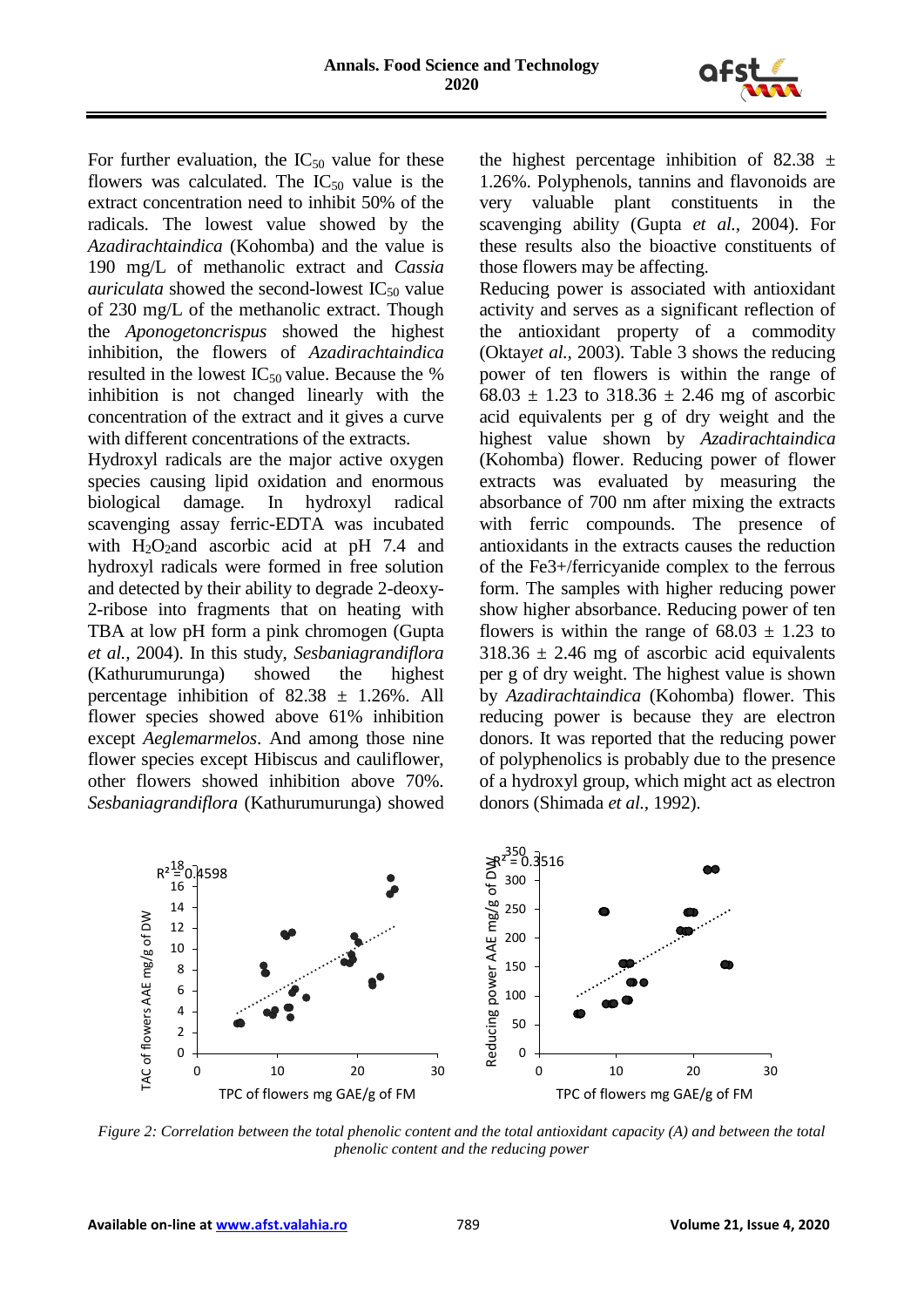

Therefore, they can act as primary and secondary antioxidants and can reduce the oxidized intermediates in disease-causing reactions.

In overall results, the correlation between the phenolic content and the antioxidant activities were not in a strong range. As illustrated in Figure 2 there is a weak positive relationship between the total phenolic content and the antioxidant activities; total antioxidant capacity and reducing power. However, according to previous researches, there is a strong relationship between the phenolic content and the antioxidant activity of flowers (Kaisoon *et al.,* 2012). There may be some errors during performing these assays cause of weak relationships. And also since here, the individual phenolic contents have not been analyzed the conclusions for the relationship change cannot be given. It will be useful if can analyze the phenolic compounds separately in these flowers because it has already shown that these flowers have higher phenolic contents than some of the fruits and vegetables.

## **4. CONCLUSION**

Studied flowers have shown high content of bioactive constituents and remarkable variations in antioxidant activities. *Aeglemarmelos* showed the highest flavonoids content and *Hibiscus rosa-sinensis* showed the highest anthocyanin content. *Cassia auriculata* showed the highest phenolic, β-carotene and vitamin C content while the *Gmelina asiatica* showing the highest lycopene content. *Azadirachtaindica* showed the highest reducing power and the lowest IC<sup>50</sup> value and *Cassia auriculata* showed the highest total antioxidant capacity. *Aponogetoncrispus* showed the highest DPPH radical scavenging assay and the *Sesbaniagrandiflora* and *Aponogetoncrispus* showed the highest hydroxyl radical scavenging activity. All these flowers can be introduced for the nutraceutical and functional food industries as a new promising source of antioxidants.

### **ACKNOWLEDGEMENT**

We greatly acknowledge the support provided by the Wayamba University of Sri Lanka.

### **5. REFERENCES**

- [1]. Agarwal, S., & Rao, A. V. (2000). Tomato lycopene and its role in human health and chronic diseases. 163(6), 23–26.
- [2]. Apolo, C. D. S., & Farma, F. De. (2008). Antioxidant activities of the extracts from chestnut flower, leaf, skins, and fruit. *Food Chemistry* 107, 1106–1113.
- [3]. Blois, M.S. (1958) Antioxidant determination by the use of a stable free radical. *Nature* 181: 1199- 1200.
- [4]. Bouterfas, K., Mehdadi, Z., Benmansour, D., & Khaled, M. B. (2014). Optimization of Extraction Conditions of Some Phenolic Compounds from White Horehound (*Marrubium vulgare L.*) Leaves. *International Journal of Organic Chemistry* (4), 292–308.
- [5]. Diem, Q., Elisa, A., & Tran-nguyen, P. L. (2013). Science Direct Effect of extraction solvent on total phenol content, total flavonoid content, and antioxidant activity of Limnophila aromatica. *Journal of Food and Drug Analysis*, 22(3), 296– 302.
- [6]. Goshwami, D., Rahman, M., Muhit, A., Islam, S., & Ansari, M. (2012). Antioxidant Property, Cytotoxicity and Antimicrobial Activity of Lasia spinosa Leaves. *Nepal Journal of Science & Technology*. 13(2), 215–218.
- [7]. Guisti M.M, and Wrolstad R.E., 2003. Acylatedanthocyanins from edible sources and their applications in food systems. *Biochem Eng. J.* 14, 217‐225.
- [8]. Gupta, M., Mazumdar, U. K., & Gomathi, P. (2004). Antioxidant and Free Radical Scavenging Activities of Ervatamia coronaria Stapf. leaves, 119–126.
- [9]. Hajhashemi, V., Vaseghi, G., Pourfarzam, M., & Abdollahi, A. (2010). Are antioxidants helpful for disease prevention? *Research in Pharmaceutical Sciences*, 5(1), 1–8.
- [10]. Kaisoon, O., Konczak, I., & Siriamornpun, S. (2012). Potential health-enhancing properties of edible flowers from Thailand. *Food Research International*, 46(2), 563–571.
- [11]. Khoddami, A., Wilkes, M. A., & Roberts, T. H. (2013). Techniques for Analysis of Plant Phenolic Compounds, 2328–2375.
- [12]. Kucekova, Z., Mlcek, J., Humpolicek, P., & Rop, O. (2013). Edible flowers — antioxidant activity and impact on cell viability. *Central European Journal of Biology*, 8(10), 1023–1031.